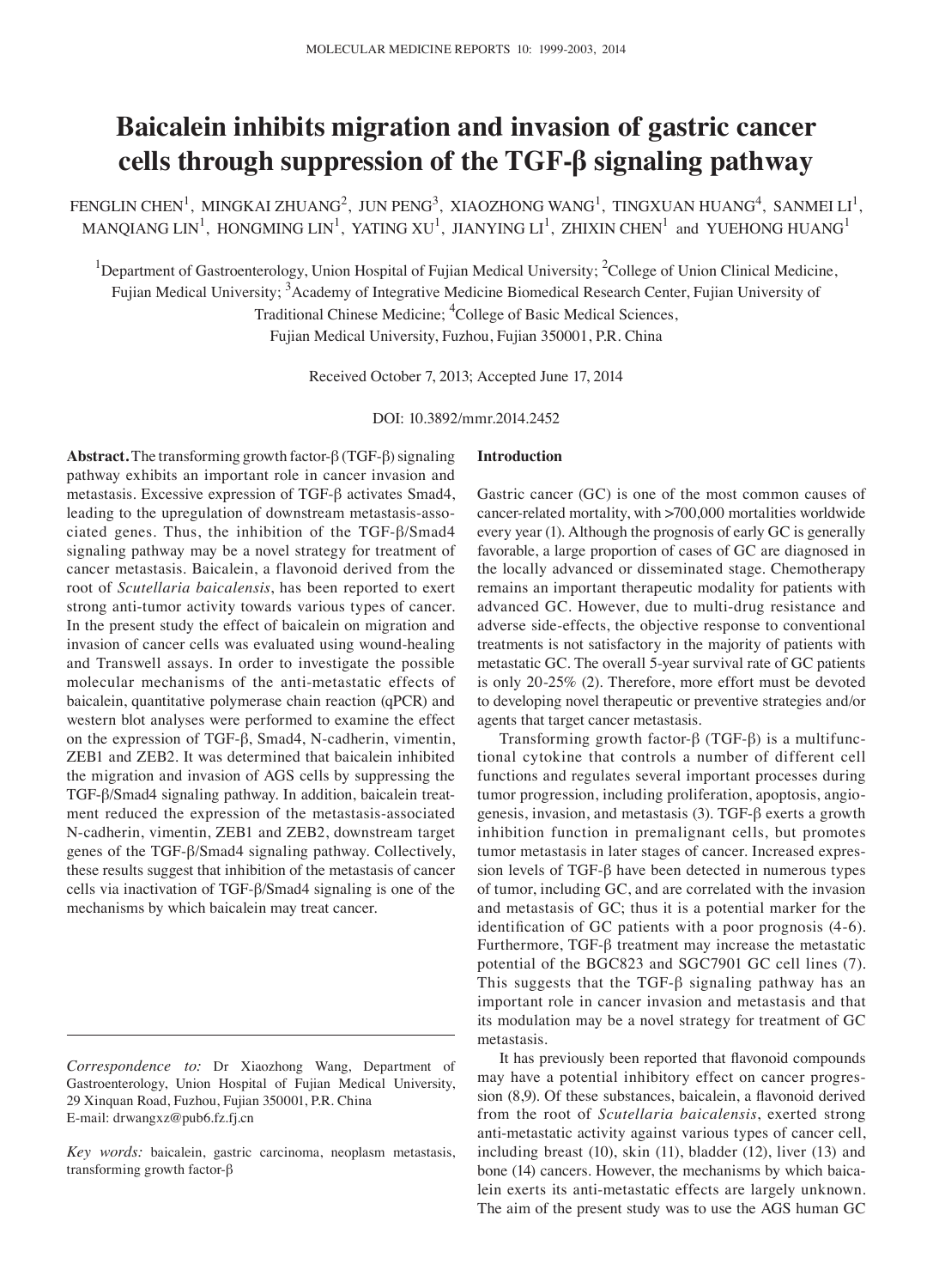cell line to evaluate the effect of baicalein on the migration and invasion of cancer cells, and to investigate the possible molecular mechanisms of its anti-metastatic effects.

## **Materials and methods**

*Cell culture and baicalein treatment.* The AGS human GC cell line was purchased from Nanjing KeyGEN Biotech. Co., Ltd. (Nanjing, China). Cells were cultured with RPMI-1640 medium supplemented with 10% fetal bovine serum (FBS), 100 U/ml penicillin and 100  $\mu$ g/ml streptomycin in a humidified incubator at 37°C under 5%  $CO<sub>2</sub>$  in air. Cell culture materials were purchased from Life Technologies (Grand Island, NY, USA). For baicalein treatment, an appropriate concentration of baicalein (Enzo, Farmingdale, NY, USA) was added to the culture medium to achieve the indicated concentrations and then incubated with cells for indicated time points. A dimethylsulfoxide solution (Solarbio, Beijing, China) without baicalein was used as the control.

*Wound‑healing assay.* Cells were seeded into a 6‑well plate and allowed to grow in complete medium until approximately confluent. Cell monolayers were wounded using a  $250-\mu l$  tip and washed twice with phosphate-buffered saline to remove cell debris. The cells were then incubated in culture medium in the absence or presence of baicalein  $(0, 25 \text{ or } 50 \mu \text{M})$  for 24 h. Images of treated cells moving within the wound were captured using a Leica DM IL LED inverted microscope and the average width of the wound was analyzed at the indicated times by LAS software v.4.0 (Leica Microsystems GmbH, Wetzlar, Germany).

*Cell invasion and migration assays.* Transwell chambers with a 6.5-mm diameter and an  $8.0$ - $\mu$ m pore polycarbonate membrane (Corning Life Sciences, New York, NY, USA) were coated with Matrigel (20 µg/insert; BD Bioscience, Bedford, MA, USA) for 6 h to form a basement membrane prior to use. Following treatment with baicalein (25 or 50  $\mu$ M) for 24 h, the surviving cells were harvested and seeded in the upper chamber at a density of 30,000 cells/well in 200  $\mu$ l free-serum culture medium. Culture medium containing  $10\%$  FBS (600  $\mu$ l) was added in the lower chamber as a chemoattractant. After incubation for 24 h at 37˚C, all of the non‑invaded cells were removed from the upper face of the membrane with a cotton swab. The invaded cells on the lower face of membrane were then fixed for 10 min with 4% paraformaldehyde (Genmed Scientifics, Inc., Arlington, MA, USA) and stained with 0.2% crystal violet for 15 min. Cells that had invaded through the membrane were counted using the inverted microscope (x200 magnification).

The general procedure of the migration assay was similar to that of the invasion assay, with the exception that the membranes in each chamber were not coated with Matrigel and the number of cells seeded in the upper chamber was 50,000 cells/well.

*Quantitative polymerase chain reaction (qPCR).* Following treatment with baicalein for 24 h, total RNA was extracted from cells using RNAiso reagent (Takara, Dalian, China) according to the manufacturer's instructions. cDNA was synthesized

|  | Table I. qPCR primers. |
|--|------------------------|
|  |                        |
|  |                        |

|                  | Sequence of primers (5'-3')                                |
|------------------|------------------------------------------------------------|
| $TGF-\beta$      | S: CCGACTACTACGCCAAGGAG<br>A: TGTGTACTCTGCTTGAACTTGTC      |
| Smad4            | S: CATCTGAGTCTA ATGCTACC                                   |
| N-cadherin       | A: CAACAGTCCTTCACTATGG<br>S: AAGAACGCCAGGCCAAACAAC         |
|                  | A: CTGGCTCAAGTCATAGTCCTGGTCT                               |
| Vimentin         | S: CCTCTTCCAAACTTTTCCTCCCT<br>A: AAGTTTCGTTGATAACCTGTCCATC |
| ZEB <sub>1</sub> | S: AAGAATTCACAGTGGAGAGAAGCCA<br>A: CGTTTCTTGCAGTTTGGGCATT  |
| ZEB <sub>2</sub> | S: TGTCATTAGAAGAGGCGTAA<br>A: GCAGAGCAGGTTAGAACT           |
| <b>GAPDH</b>     | S: CATCAGCAATGCCTCCTGCAC<br>A: TGAGTCCTTCCACGATACCAAAGTT   |
|                  |                                                            |

qPCR, quantitative polymerase chain reaction; TGF-β, transforming growth factor- $\beta$ ; S, sense; A, antisense.

from 1  $\mu$ g total RNA using an PrimeScript<sup>™</sup> RT Reagent kit (Takara). qPCR analysis was performed using SYBR® Select Master mix (Applied Biosystems, Foster City, CA, USA) with a 7500 Fast Real-Time PCR system with (v.2.0.5 software; Applied Biosystems). The following cycling conditions were used: 40 cycles of 50˚C for 2 min, 95˚C for 2 min, 58˚C for 15 sec and 72˚C for 1 min. The data were analyzed using the 2-ΔΔCt method and the ABI 7500 PCR system software (Applied Biosystems). The gene expression levels were normalized to GAPDH and presented as a relative fold change compared with the control. All reactions were independently repeated three times and the mean was calculated. The sequences of the primers used are presented in Table I.

*Western blotting analysis.* After treatment with baicalein for 24 h, the cells were lysed in RIPA buffer (Pierce, Rockford, IL, USA) with Complete Protease Inhibitors and PhosSTOP Phosphatase Inhibitor Cocktail tablets (Roche, Mannheim, Germany). The lysates were then clarified by centrifugation at 4˚C for 15 min at 30,270 x g. The concentrations of the proteins in the supernatants were detected using a BCA Protein Assay kit (Pierce, Rockford, IL, USA). Equal amounts of the proteins were then separated by 10% SDS‑PAGE gels and transferred onto the polyvinyl difluoride (PVDF) membranes (Roche). The PVDF membranes were blocked with 3% bovine serum albumin for 1 h and then probed overnight at 4˚C with the primary antibodies listed below. Following three washes with Tris-buffered saline with Tween 20, the membranes were incubated with the appropriate horseradish peroxidase (HRP)-conjugated secondary antibody for 1 h at room temperature. The bands were detected using the Enhanced Chemiluminescent substrate (Pierce, Rockford, IL, USA). The primary antibodies used were as follows: N-cadherin (1:1,000, #MA5-15633; Pierce),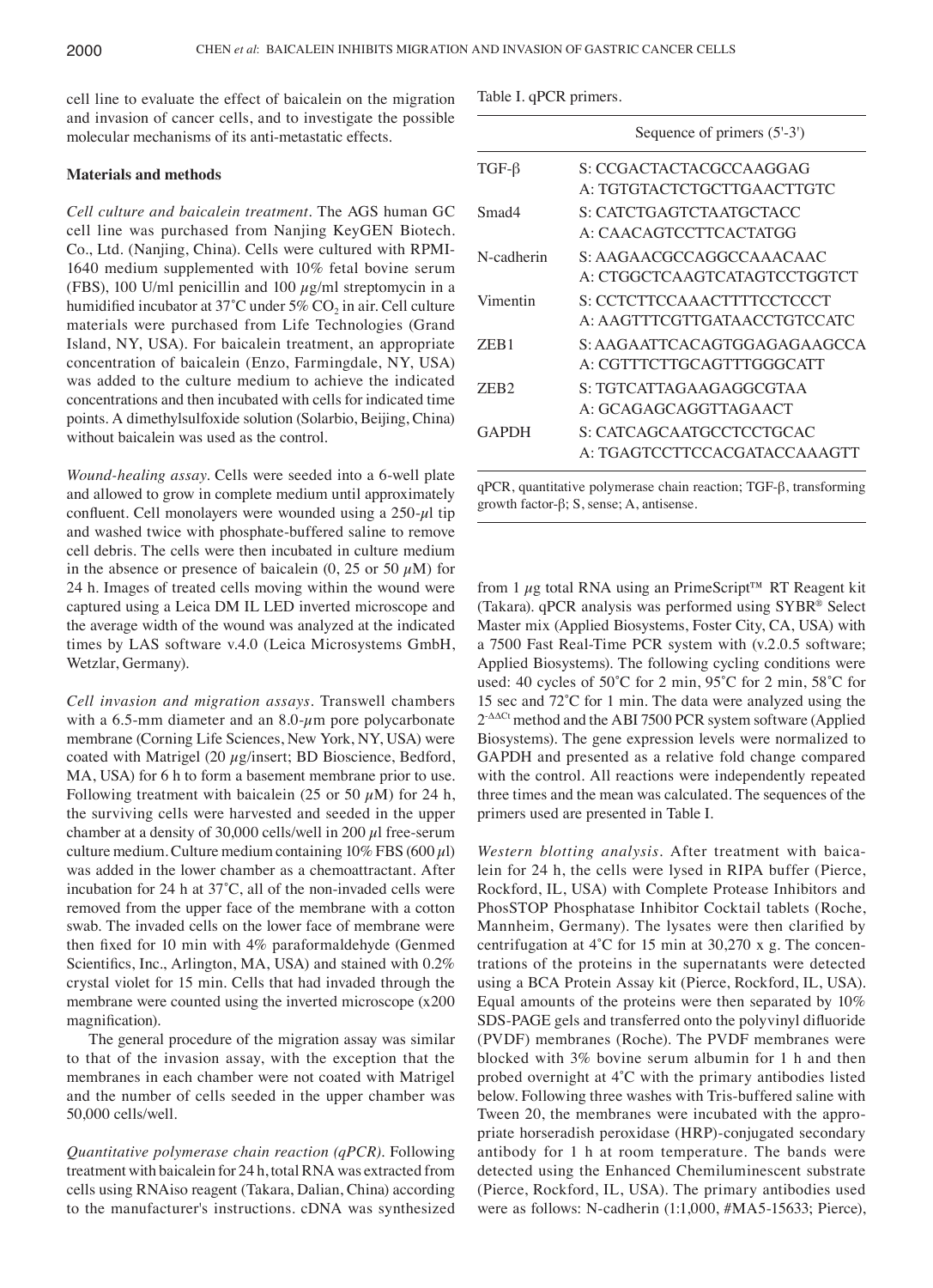

Figure 1. Inhibitory effect of baicalein on the motility of AGS cells. (A) Treatment with baicalein reduced the speed of wound healing in the AGS tissue (magnification, x100). (B) Quantification of the wound-healing assay. The data were normalized to the wound width of each group at 0 h. Data are represented as the mean  $\pm$  standard deviation of three separate experiments.  $^{p}$  P<0.05 compared with untreated cells at the same time point.



Figure 2. Inhibitory effect of baicalein on the migration and invasion of AGS cells. (A) Treatment with baicalein reduced the number of cells which migrated to or invaded the bottom side of the Transwell filter (magnification, x200). (B) Quantification of migration and invasion assay. The data were normalized to the migratory or invasive cell numbers of untreated group. Data are represented as the mean  $\pm$  standard deviation of three separate experiments. #P<0.05 compared with untreated cells.

vimentin (1:1,000, #21488; Signalway Antibody, College Park, MD, USA), ZEB1 (#ab155249), ZEB2 (1:1,000, #ab25837; Abcam, Hong Kong, China), TGF‑β (#3709), Smad4 (#9515) and β-actin (#4967, 1:1,000; Cell Signaling Technology, Inc., Beverly, MA, USA). The following secondary antibodies used were: HRP-conjugated goat anti-mouse IgG and goat anti-rabbit IgG, purchased from Cell Signaling Technology, Inc. (1:2,000).

*Statistical analysis.* All experiments were repeated at least three times. Data were presented as the mean  $\pm$  standard deviation. The differences between groups were analyzed with Student's t-test or one-way analysis of variance using SPSS 19.0 software (IBM, Armonk, NY, USA). P<0.05 was considered to indicate a statistically significant difference.

### **Results**

*Baicalein inhibits the motility of AGS human GC cells.* The effect of baicalein on cell motility was tested by performing a wound-healing assay. Confluent monolayers of cells were scraped to form a wound and then stimulated with 25 or 50  $\mu$ M

baicalein for 24 h. Fig. 1 shows the effect of the treatment with baicalein after 24 h. Treatment with 25 or 50  $\mu$ M baicalein inhibited the wound width in AGS tissue by up to 45.3 or 64.0% respectively, suggesting that baicalein significantly inhibits AGS cell motility (Fig. 1B).

*Baicalein inhibits AGS cell migration and invasion.*  A Transwell chamber coated with or without Matrigel was employed to respectively study the migratory or invasive capacity of AGS cells. As shown in Fig. 2A, the number of cells that migrated or invaded into the lower chamber was significantly reduced by baicalein treatment in a dose-dependent manner. Quantification analysis indicated that treatment with 25 or 50  $\mu$ M baicalein reduced the migration of AGS by 32.8 and 65.4%, respectively, as well as inhibiting cell invasion by 39.7 and 62.6%, respectively (Fig. 2B).

*Baicalein inhibits the TGF‑β*/*Smad4 signaling pathway in AGS cells.* To investigate the possible mechanisms mediating the anti-metastatic activities of baicalein, qPCR and western blot analyses were performed to examine its effect on the expression of TGF-β and Smad4. The mRNA and protein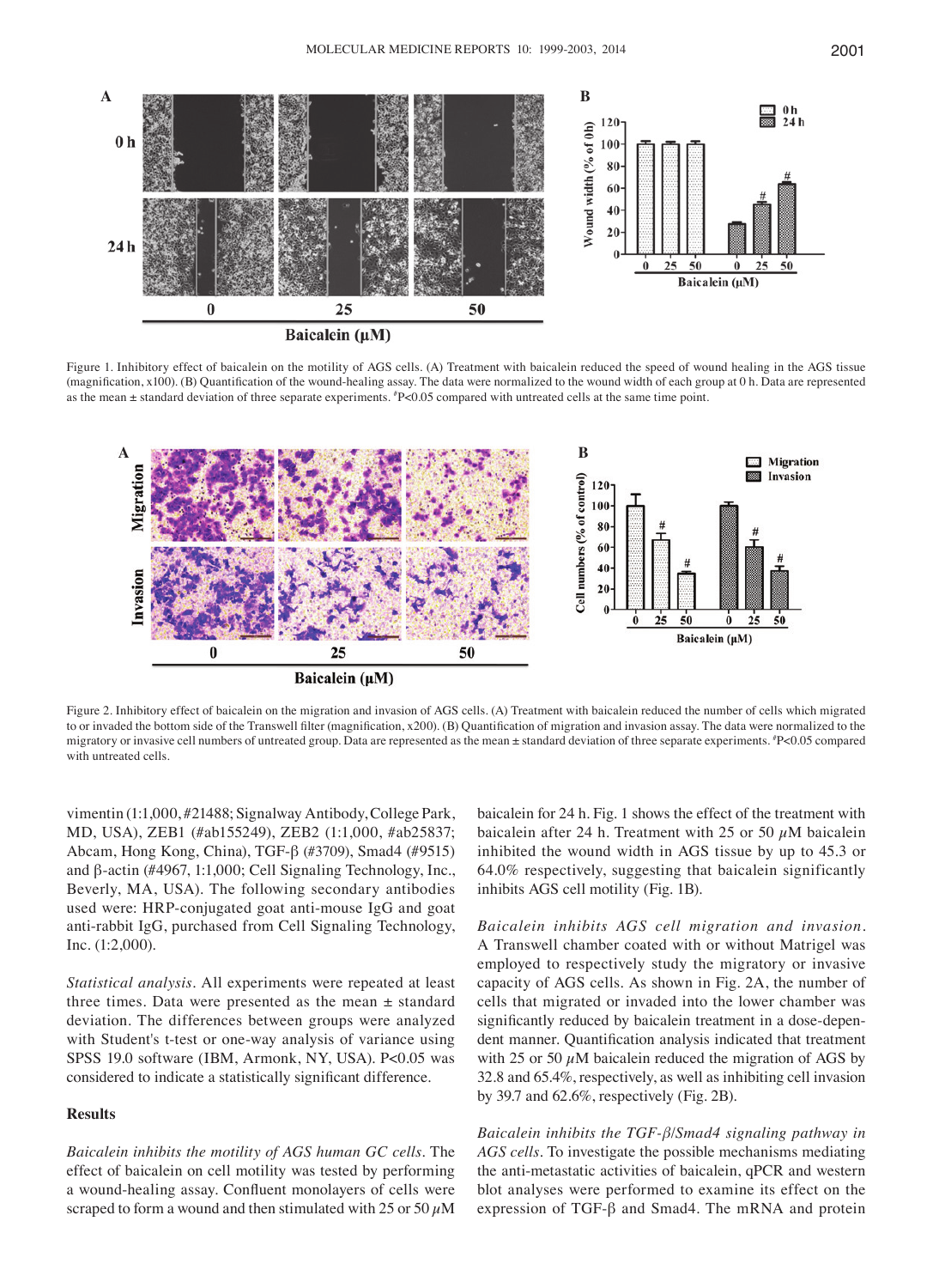

Figure 3. Inhibitory effect of baicalein on autocrine transforming growth factor-β (TGF-β) signaling in AGS cells. (A) The mRNA levels of TGF‑β and Smad4 were determined by quantitative polymerase chain reaction. GAPDH was used as an internal control. Data are represented as the mean ± standard deviation of three separate experiments. #P<0.05 compared with untreated cells. (B) The protein levels of TGF‑β and Smad4 were determined by western blotting. β-actin was used as an internal control. Data are representative of three separate experiments.

expression levels of TGF-β and Smad4 were markedly downregulated by baicalein when compared with those of the controls (Fig. 3).

*Baicalein reduces the expression levels of N‑cadherin, vimentin, ZEB1 and ZEB2 in AGS cells.* Subsequently, the effect of baicalein on the expression levels of metastasis-associated N-cadherin, vimentin, ZEB1, ZEB2 was investigated. These are critical downstream target genes of the TGF-β signaling pathway. As shown in Fig. 4, baicalein treatment markedly decreased the expression of N-cadherin, vimentin, ZEB1 and ZEB2, at the transcriptional and translational levels.

### **Discussion**

In the majority of GC cases, local invasion and distant metastases are the main causes of treatment failure and mortality. Therefore, there is an urgent requirement to develop novel and more effective strategies for preventing and treating the metastatic stage of this disease. Baicalein, a natural flavonoid extracted from the root of *Scutellaria baicalensis*, has been considered as a potential anti-metastatic agent for inhibition of cancer cell motility, migration and invasion. It has been demonstrated that baicalein exerts its anti-tumor activities in multiple types of cancer through modulation of multiple signaling pathways (10,11,13). However, the molecular mechanisms by which baicalein exerts its anti-metastatic effects are yet to be elucidated.

The present study used the AGS human GC cell line to demonstrate that baicalein was able to inhibit cell motility, migration and invasion. To investigate the molecular mechanism underlying these effects of baicalein on AGS cells,



Figure 4. Inhibitory effect of baicalein on the expression of N-cadherin, vimentin, ZEB1 and ZEB2 in AGS cells. The mRNA levels of N-cadherin, vimentin, ZEB1 and ZEB2 were determined by quantitative polymerase chain reaction. GAPDH was used as an internal control. Data are represented as the mean  $\pm$  standard deviation of three separate experiments.  $P$  <0.05 compared with untreated cells. (B) The protein levels of N-cadherin, vimentin, ZEB1 and ZEB2 were determined by western blotting. β-actin was used as an internal control. Data are representative of three separate experiments.

the alteration of TGF-β signaling was analyzed. TGF-β is a multifunctional cytokine with dual roles in cancer progression. In the early stages of cancer, it serves a tumor suppressing function either by inhibiting cellular proliferation or by promoting cellular apoptosis. However, in the later stages of cancer, cancer cells become resistant to the growth inhibitory activity of TGF-β and even overexpress TGF-β, which promotes invasion and metastasis by stimulating cell motility, tumor angiogenesis and inducing immunosuppression. Disruption of the tumor autocrine TGF-β signaling has been found to inhibit metastasis (15,16). Among the signaling molecules, Smad proteins exhibit a central role in the manifestation of the biological activities of TGF-β. Smad proteins are classified into three subtypes: Receptor‑regulated Smads (R‑Smads), common‑partner Smads (Co‑Smads), and inhibitory Smads (I‑Smads). Numerous studies have demonstrated that Smad4, the only Co-Smad in mammals, is essential for TGF-β-induced tumor cell invasion (17‑20). The present study revealed that baicalein inhibits TGF-β and Smad4 expression at the mRNA and protein levels. Thus, it is possible that baicalein may suppress GC cell invasion and metastasis through the inhibition of TGF-β/Smad4 signaling pathway.

Several studies have shown that TGF-β signaling enhances cancer cell migration and invasion through multiple adhe-